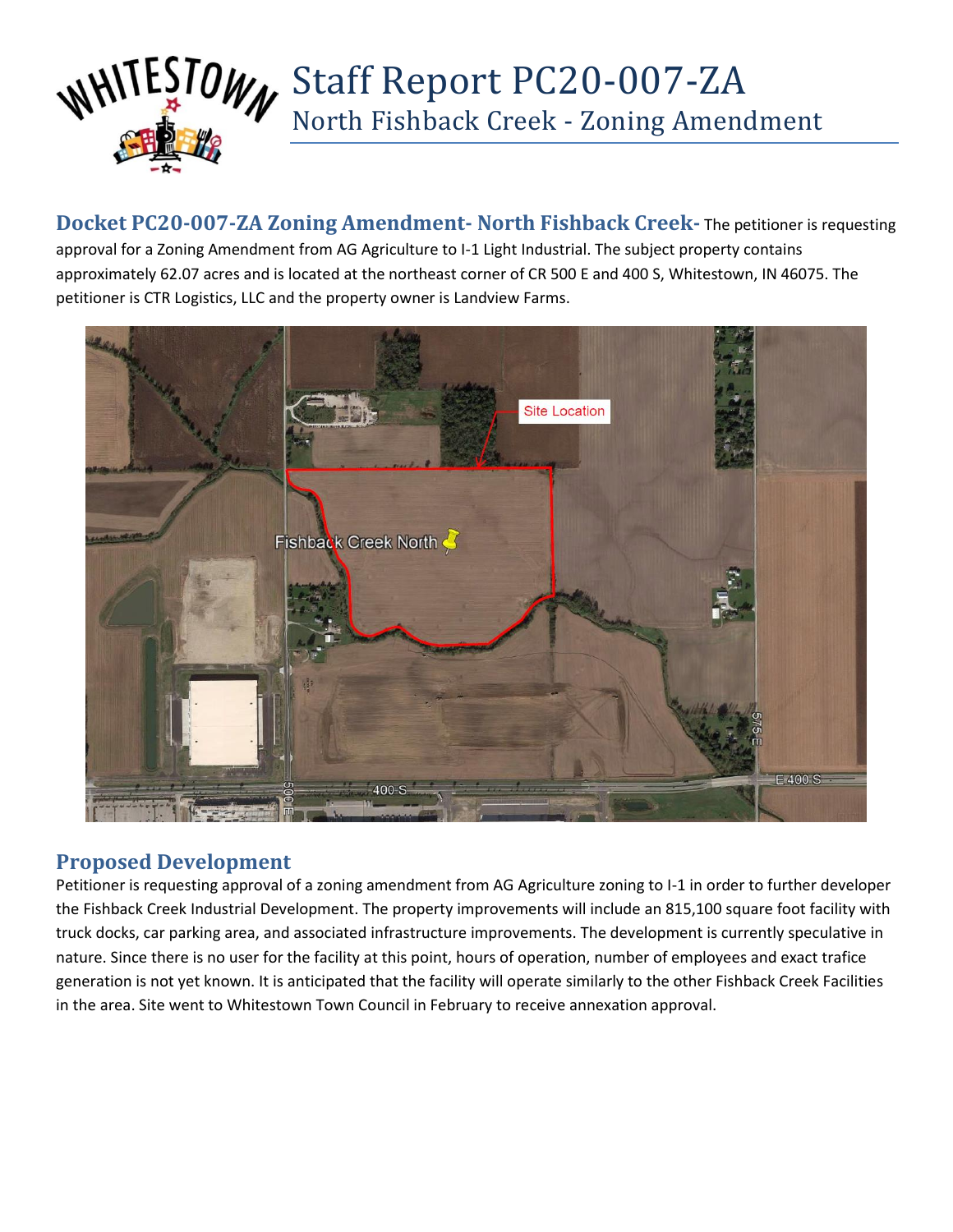

# **Zoning and Context**

- North: AG
- East: AG
- South: I-1
- West: Boone CO Ag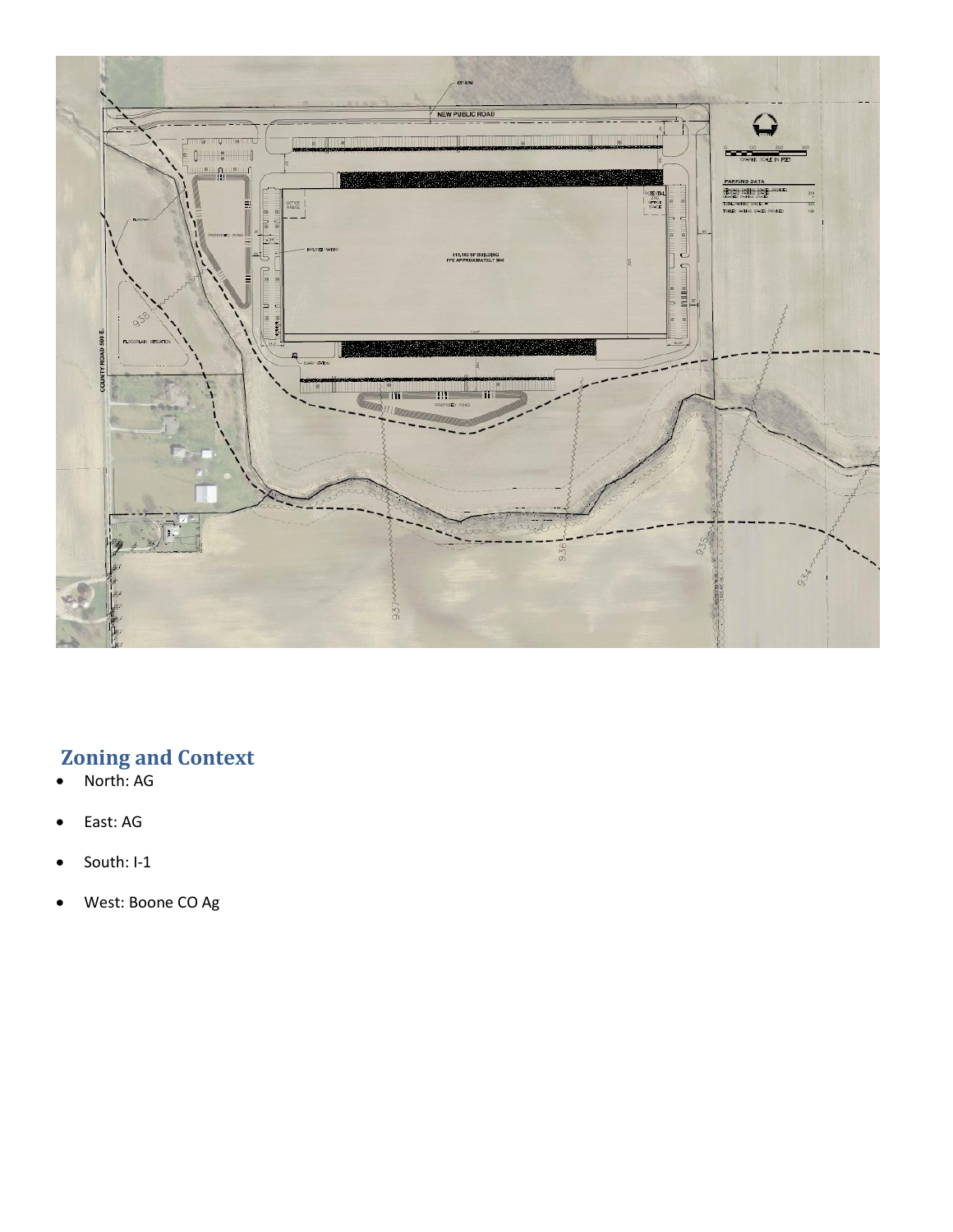## **Comprehensive Plan**

### *Land Use Plan*

The 2015 Comprehensive Plan identifies this property as Rural Residential



# **Zoning Ordinance**

#### *Existing Zoning*

Agriculture: This district is intended to maintain the rural and scenic qualities of the existing rural areas by preserving farm land and significant open lands while allowing landowners a reasonable return on their holdings. This district is designated to (a) minimize the loss of farm lands and significant open lands to residential uses through the establishment of contiguous parcels of non-residential acres, and (b) maximize the clustering of rural residential lots on the least number of acres located on existing farmlands and significant open lands.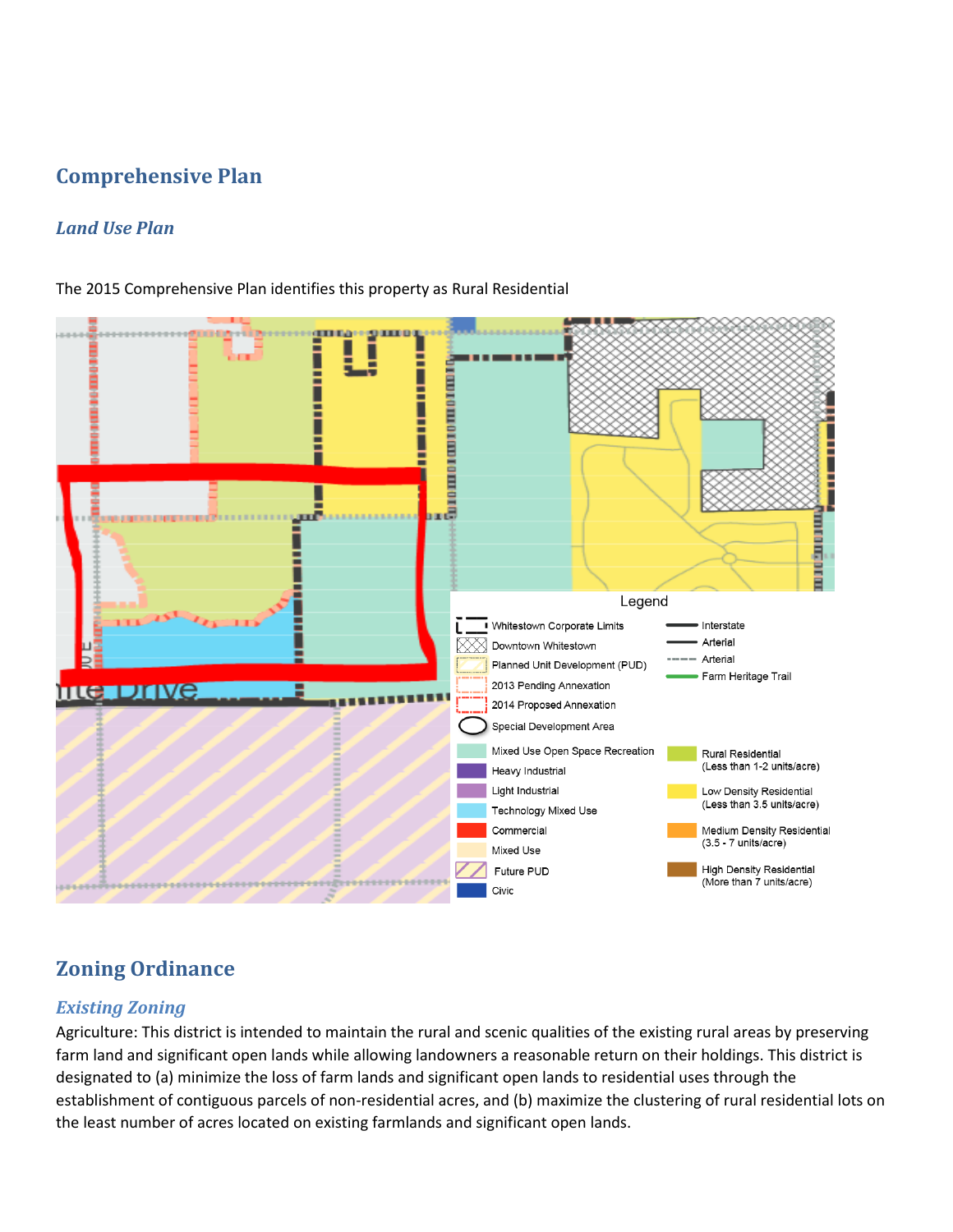| Minimum lot area:        | none |
|--------------------------|------|
| Minimum open space:      | 50%  |
| Maximum building height: | 25   |

Some Permitted uses include:

(See UDO for complete list)

- Church
- Composting Facility
- Publicly Owned Park
- Municipal or Government Building
- Hay, Grain, Feed Stores
- Plan Nurseries

#### *Proposed Zoning*

• Farm

I-1 Light Industry: This district is established to accommodate light industrial uses in which all operations, including storage of materials would be confined within a building, and would include warehouse operations. Development in this district requires connection to public water and public sewers and Development Plan Approval.

| Development Standards for I-1 Light Industry |     |
|----------------------------------------------|-----|
| Minimum lot area:                            | N/A |
| Minimum open space:                          | 15% |
| Maximum building height:                     | 75  |

Permitted uses include: (See UDO for complete list)

- Business Associations
- Commercial Testing Laboratories
- Food Processing
- Indoor Recreational Facility
- Sales and Service
- Professional Office
- Trade or Business School
- Wholesale Business